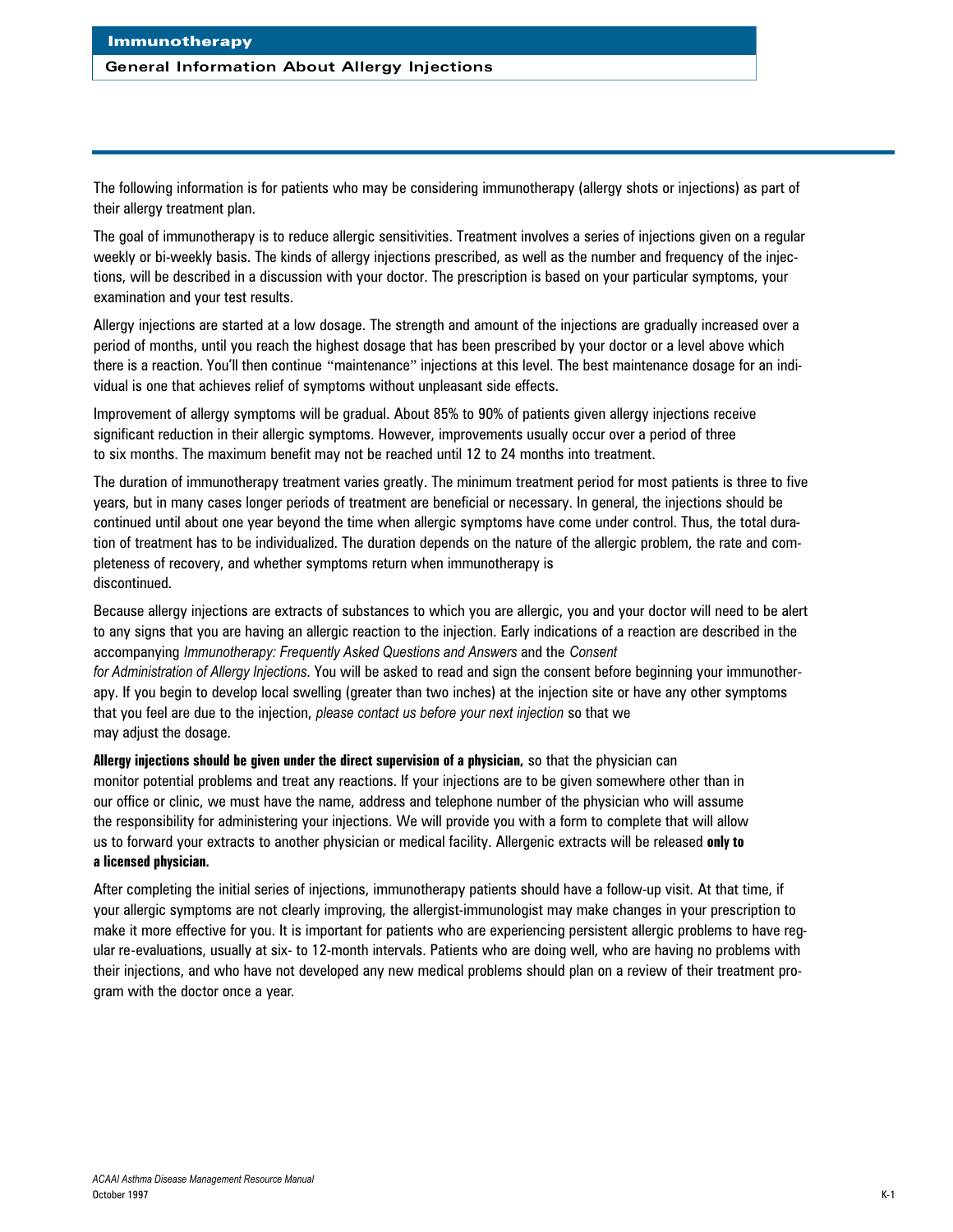# **Frequently Asked Questions and Answers**

You or a family member may be starting immunotherapy, sometimes called allergy shots. Patients frequently have questions about the injections. Many of the most common questions are addressed below. Please feel free to speak with one of our staff members if your questions are not satisfactorily answered, or if you have questions other than these. By working together, we will have the best opportunity for good results and improvement in your allergy symptoms.

# **What is immunotherapy?**

Immunotherapy or allergy shots is a medical treatment involving a series of injections with gradually increasing doses of a vaccine or "extract" made from the allergens to which you are allergic.

# **Is every immunotherapy patient on the same prescription?**

No. The allergy extract prescription is specifically designed for you, based on the results of an evaluation of your symptoms, medical history, physical findings and allergy testing. It is highly unlikely that two allergy patients will be on precisely the same extract prescription.

# **What conditions are treated with immunotherapy?**

Immunotherapy is a preventive treatment for allergic respiratory conditions such as perennial and seasonal allergic rhinitis ("hay fever"), asthma ("wheezing"), and insect sting allergy.

# **What are the goals of immunotherapy?**

The primary goal of immunotherapy is to relieve the symptoms caused by allergies. Immunotherapy should generally reduce your allergic sensitivities, thereby reducing symptoms and reducing the need for medications. Immunotherapy is *not* a cure for the condition, but it usually will improve many of the symptoms and complications of allergic disease.

# **How effective is immunotherapy?**

Generally, 85% to 90% of patients who are receiving high-dose maintenance immunotherapy will have a significant reduction in their allergic symptoms, as well as a reduction in their need for additional medications.

# **What alternatives, in addition to immunotherapy, do I have for the treatment of my allergies?**

Allergy problems are generally attacked from three directions: (1) avoidance of recognized allergens; (2) medications; and (3) immunotherapy. *Avoidance* of the offending allergen is the ideal solution and is usually recommended for allergens such as foods, drugs and animals. However, avoidance may be difficult when the allergen is airborne pollen or mold. Medications also may be beneficial, but only work with regular use and are most helpful when symptoms are mild. *Immunotherapy* is a "long-term" preventive treatment that can alter the causes of allergic symptoms.

It stimulates the patient's immune defenses and is a natural response. A patient often will require a combination of avoidance measures, medications and immunotherapy for the most effective control.

# **Do I still have to avoid things to which I am allergic if I am getting allergy injections?**

It always is wise to avoid known allergens, particularly easily avoided ones such as animals. However, many allergens such as pollen and mold are in the atmosphere and cannot be totally avoided. Allergy injections are especially useful for reducing reactions to these allergens. Very heavy exposure to an allergen may produce symptoms despite allergy injections. Common sense is the rule, and heavy exposures should be avoided whenever possible.

# **Should I take allergy medications while I am receiving injections?**

There is no interference between allergy medications and allergy injections. As you begin your immunotherapy, you should continue your prescribed medications because immunotherapy will take time to become effective. As you proceed toward "maintenance" immunotherapy, you may find that your need for allergy medications will decrease, and you will be able to gradually reduce or discontinue some of your medications. However, always talk with your physician before reducing an asthma medication.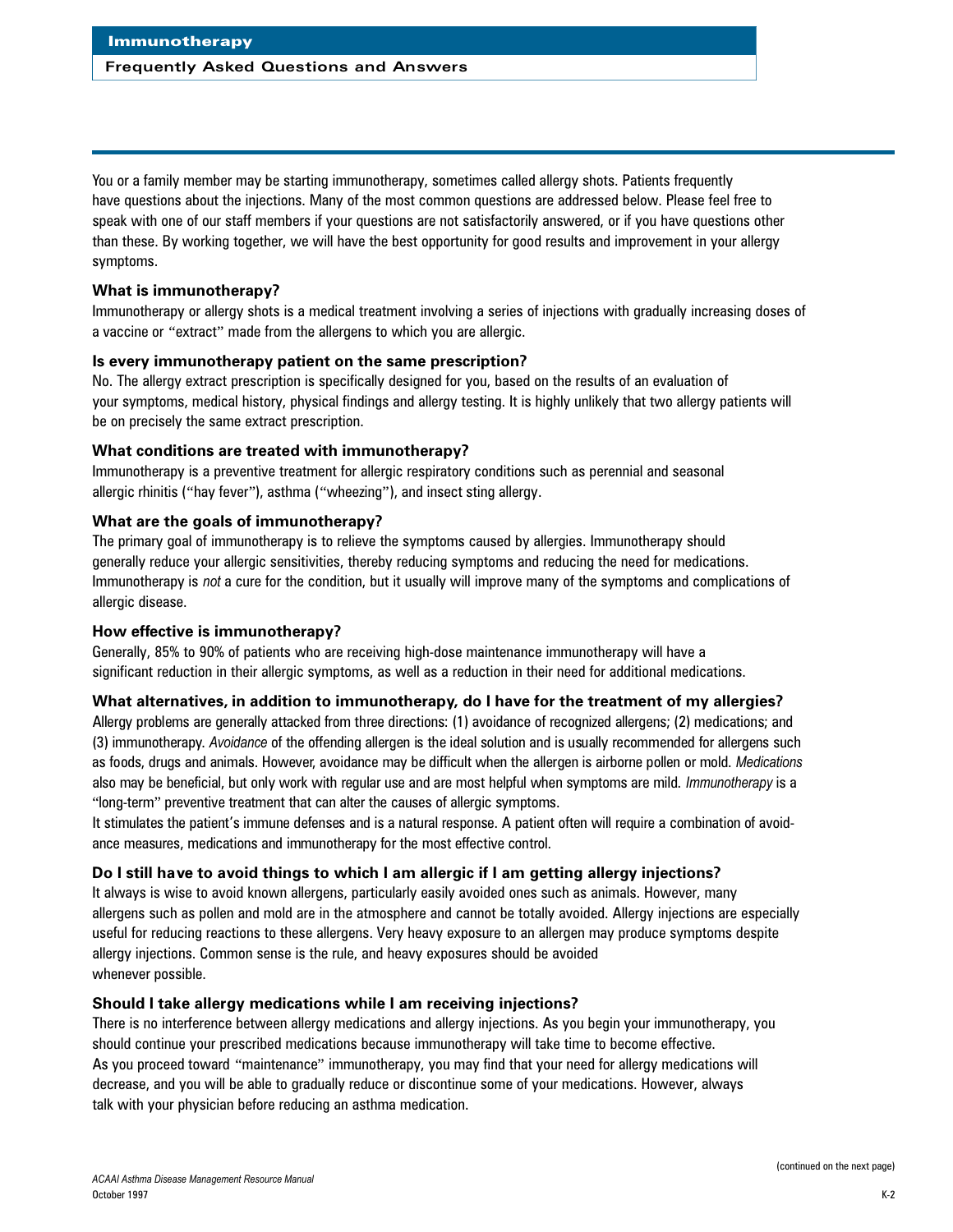#### **Frequently Asked Questions and Answers**

# **How often will I get an allergy injection and how long until the injections begin to help my symptoms?**

The "advancement phase" of your immunotherapy may take several months. The schedule of injections that your physician decides is best for you will determine when you reach maintenance levels. You should expect to begin seeing benefits from your immunotherapy as you reach maintenance levels, although some patients will require six to 12 months on high doses before seeing maximum benefit. Your dose should never be advanced if a significant reaction occurred after your last injection. Exceeding the optimal dose can lead to worsening of symptoms.

#### **Why can't I give the injections to myself at home?**

Allergy injections contain potent doses of allergens to which you are allergic. No matter how long you have been on allergy injections, the potential always exists for you to have a serious (and possibly even life-threatening) allergic reaction to the shot. Therefore, you must receive your injections in a physician's office where emergency treatment is immediately available. You may receive your injections in our office or in the office of another physician.

#### **What types of reactions or side effects might result from an allergy injection?**

Allergy shots *usually* cause no immediate problem. The only common side effect is localized swelling at the site of the injection, usually no larger than a quarter. Ice applied to the site of the swelling will help relieve some of the discomfort. There also are medications that may help avoid this side effect. Do not scratch or massage the injection site. Scratching may worsen the local reaction. You should *not* expect to have a major flare-up of your allergy symptoms after a shot. Notify us or the physician administering the injection immediately if you think you are having a reaction to an injection. Symptoms suggesting a reaction include:

- *any allergy symptom that occurs at a location other than the site of the injection*
- chest congestion or wheezing
- swelling of the tongue or throat
- itching at *any location*
- hives
- abdominal cramping
- light-headedness

These "anaphylactic" reactions must be treated promptly by the physician and staff. Most serious reactions begin within 20 to 30 minutes, while you are still under observation. However, *please do not ignore these generalized symptoms* even if they begin several hours after an injection. Return to our office or go to the nearest emergency room for treatment.

#### **Do I have to remain in the physician's office for 20 or 30 minutes after every injection?**

As noted above, there is *always* a slight risk that you could have a serious reaction to your allergy injection, no matter how long you have been on injections. Since serious reactions can be life-threatening, a physician should be readily available. If you do not have the time to wait after your injection, please do not come for your shot that day. It is better to come another day when you have the time to stay, so that we may administer your injection safely.

#### **What are the reasons for postponing an allergy shot?**

Call us before the immunotherapy appointment if you are ill or not feeling well—for example, a fever or wheezing within the past 12 hours. We may want to postpone your shot.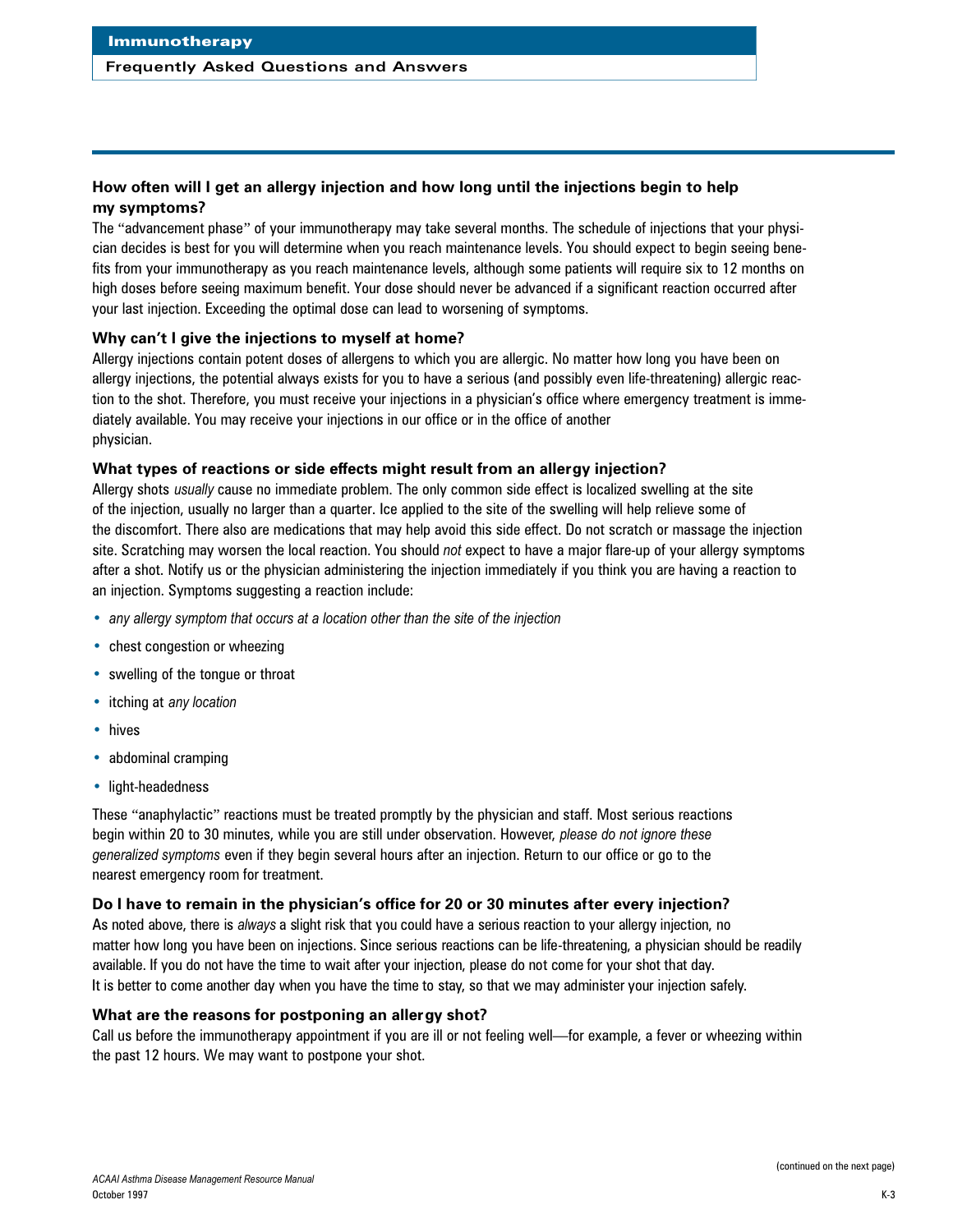#### **Frequently Asked Questions and Answers**

## **How often do I need to schedule a follow-up visit with the doctor?**

The answer varies from patient to patient. You should check with your physician on how often you need to be seen.

## **When should I have allergy testing done again?**

There is no need for allergy testing every year. The general recommendation is that you consider re-testing every three to five years, or as new problems seem to develop. The doctor can discuss possible re-testing at your annual visits.

# **Should I inform the allergist of new prescription medications from other doctors?**

Yes! There are several medications, particularly some blood pressure medications known as "beta blockers" and ACE inhibitors, that usually are not given along with immunotherapy. Please notify the nurse of any new mediations that have been prescribed for you since your last visit with the physician.

# **What if I become pregnant while on allergy shots?**

Allergy injections are believed to be safe during pregnancy. The only possible harm to your baby could occur if you have a major reaction with a drop in blood pressure and a need for oxygen. We encourage conservative treatment during your pregnancy and not advancing your dose above the maximum dose given prior to pregnancy. The allergy injections will not cause or prevent allergies in your baby. Please arrange a follow-up visit if you become pregnant so your allergy treatment program can be reviewed. One of the benefits of continuing immunotherapy during pregnancy is that you may need less of other medications.

# **What should I do about my injections if I go on vacation?**

You can skip injections while on vacation if you will be gone less than three weeks. Missing a week or two will not have a serious impact on the overall immunotherapy program. If you plan an extended trip, notify the office staff, and we will arrange for transfer of your extract to a local physician at your destination.

# **Will my final "maintenance dose" always remain the same volume and be given at the same interval?**

No. As you reach "maintenance," you may find that you can space your injections farther apart. If you have been receiving injections twice a week, your physician may suggest reducing them to once a week and observe for control of symptoms over the next month or two. If you continue to be well controlled, injections can be spaced every other week or up to four weeks apart. During peak pollen or mold seasons, you may notice that you are

having more local reactions to your injections due to the increased allergen exposure in your surroundings. (This is called "co-seasonal" exposure). If this occurs, the maintenance volume will be temporarily reduced.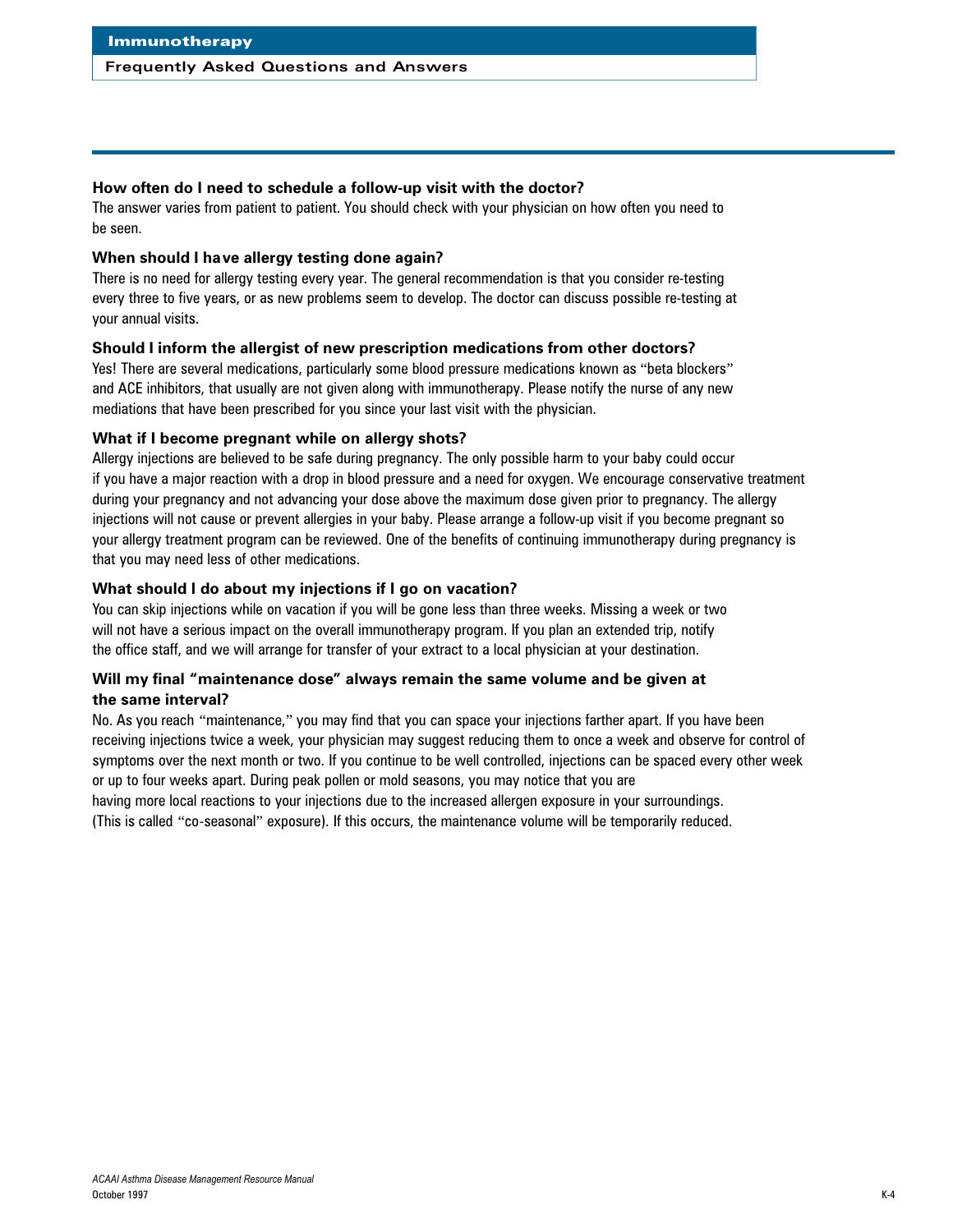#### **Consent for Administration of Allergy Injections**

PLEASE READ AND BE CERTAIN THAT YOU UNDERSTAND THE FOLLOWING INFORMATION PRIOR TO SIGNING THIS CONSENT FOR TREATMENT

#### **Purpose**

The purpose of immunotherapy (allergy injections) is to decrease your sensitivity to allergy-causing substances, so that exposure to the offending allergens (pollen, mold, mites, insects, etc.) will result in fewer and less-severe symptoms. This does not mean that immunotherapy is a substitute for avoidance of known allergens or for allergy medications.

#### **Indications**

To qualify for immunotherapy, you must be allergic to one or more environmental substances that you cannot avoid. You may have hay fever or asthma that occurs upon exposure to suspected allergens, or you may have a history of severe reaction to an insect sting. Because of risks associated with immunotherapy, avoidance measures and medical management usually should be attempted first.

#### **Efficacy**

Improvement in your symptoms will not be immediate. It usually requires *three to six months* before any relief of allergy symptoms is noted, and it may take 12 to 24 months for full benefits to be evident. Usually 85% to 90% of allergic patients on immunotherapy note significant improvement of their symptoms. This means that symptoms are reduced, although not always eliminated.

#### **Procedure**

Allergy injections usually are begun at a very low dose. This dosage is gradually increased on a regular (usually weekly) basis until a therapeutic dose (often called the "maintenance dose") is reached. The maintenance dose will differ from person to person. Injections typically are given once or twice a week while the allergen dose is being increased. This frequency reduces the chances of a reaction and permits the maintenance dose to be reached within a reasonable amount of time. After the maintenance dose is determined, the injections may be given every one to four weeks.

#### **Duration of Treatment**

It usually takes three to six months to reach a maintenance dose. The time may be longer if there are allergy shot reactions or if the injections are not received on a regular basis. For this reason, it is important that the recommended schedule of injections be followed. If you know that you cannot receive regular injections, immunotherapy should not be started. Allergy injections may be discontinued at the discretion of your physician if injections are frequently missed, as there is an increased risk of reactions under these circumstances. Most immunotherapy patients continue treatment for three to five years, after which the need for continuation is reassessed.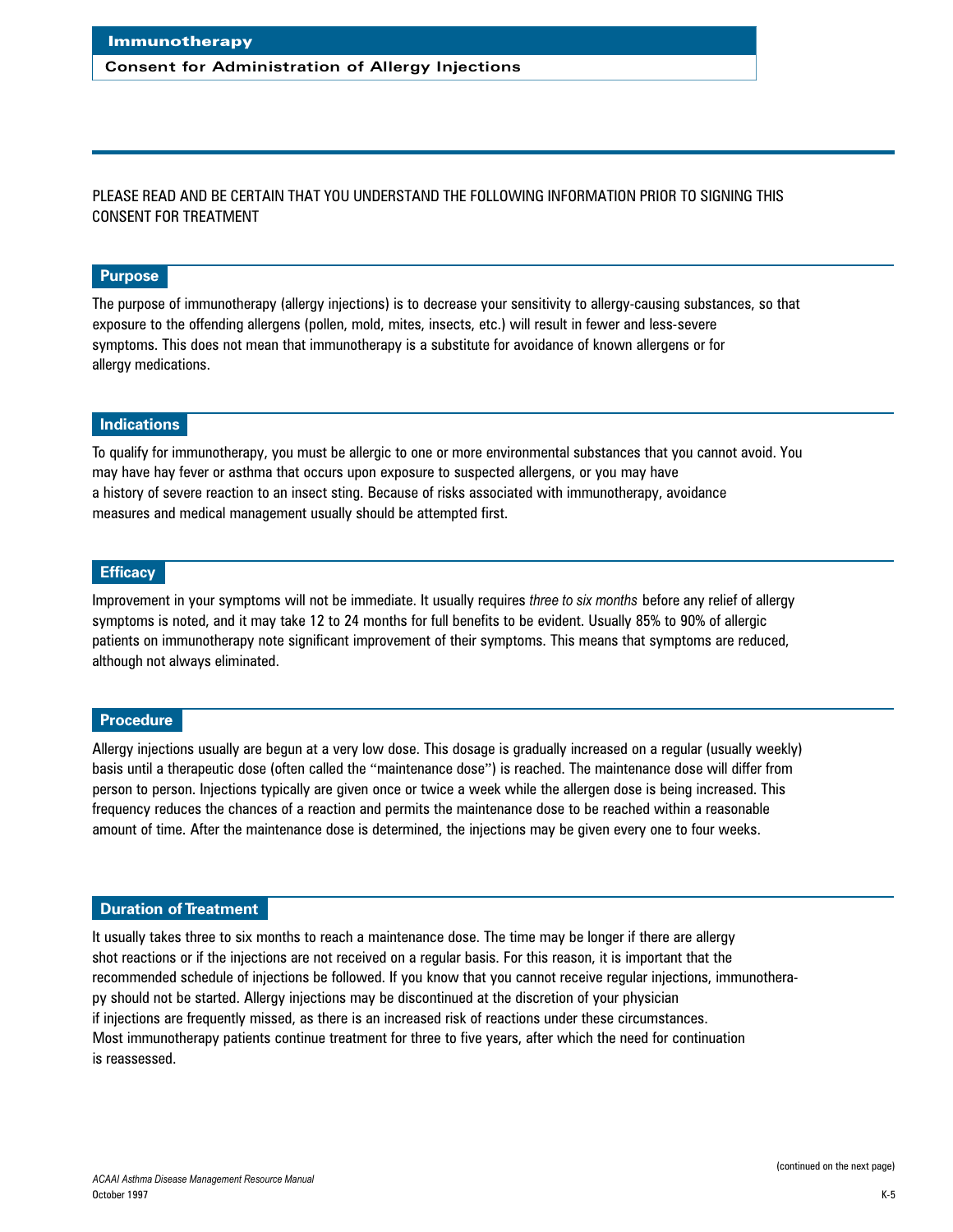#### **Consent for Administration of Allergy Injections**

#### **Ad verse Reactions**

Allergy injections are associated with some widely recognized risks. The risk is present because a substance to which you are known to be allergic is being injected into you. Some adverse reactions to allergy injections are potentially lifethreatening and may require *immediate medical attention.* Here are brief descriptions of the kinds of possible reactions, listed in order of increasing severity:

#### **A. Local Reactions**

Local reactions are common and usually are restricted to a small area around the site of the injection.

However, they may involve the entire upper arm, with varying degrees of redness, swelling, pain and itching. These reactions are more likely to occur as you reach the higher concentrations and higher volume injections. The reactions may occur several hours after the injection. You should notify the nurse if your local reaction exceeds two inches in diameter or lasts until the following day.

#### **B. Generalized Reactions**

Generalized reactions occur rarely, but are the most important because of the potential danger of progression to low blood pressure and death if not treated. All generalized reactions require immediate evaluation and medical intervention. Generalized reactions may be of one or more types:

- 1. **Urticarial reactions (hives)** include rash, swelling and itch of more than one part of the body. There may be mild-tomoderate discomfort, primarily from the itching. This uncommon reaction may occur within minutes to hours after an injection.
- 2. **Angioedema** is swelling of any part of the body, inside or out, such as the ears, tongue, lips, throat, intestine, hands or feet, alone or in any combination. This occasionally may be accompanied by asthma or difficulty with breathing and may progress to the most severe reaction, anaphylactic shock. In the absence of shock, the principal danger lies in suffocation resulting from swelling of the airway. Angioedema may occur within minutes after the injection and requires immediate medical attention.
- 3. **Anaphylactic shock** is acute asthma, vascular collapse (low blood pressure), unconsciousness and potentially death. This reaction usually occurs within minutes of the injection and is extremely rare.

The above generalized reactions are unpredictable and may occur with the first injection or after a long series of injections, with no previous warning. All generalized reactions require immediate evaluation and medical intervention. If a localized or generalized reaction occurs, the immunotherapy dosage will be adjusted. Appropriate advice and treatment will always be available from our office staff at the time of any adverse reaction.

#### **Observation Period Following Injections**

All patients receiving immunotherapy injections should wait in the physician's office *for 30 minutes after each injection.* If you have a reaction, you may be advised to remain longer for medical observation and treatment. If a generalized reaction occurs after you have left the physician's office, you should *immediately* return to the office or go to the nearest emergency medical facility. If you cannot wait the 30 minutes after your injection, you should not receive an immunotherapy injection.

There are several allergy shot-related deaths each year in the United States. Most generalized reactions are not lifethreatening if treated promptly. You should wait in your doctor's office for the suggested observation time to be close to emergency treatment if needed. If you do not remain in the office for the designated time, your doctor may recommend that you discontinue immunotherapy.

Under no circumstances will injections be given without the immediate availability of emergency medical treatment. If the prescribed injections are to be given elsewhere, you must provide the name and address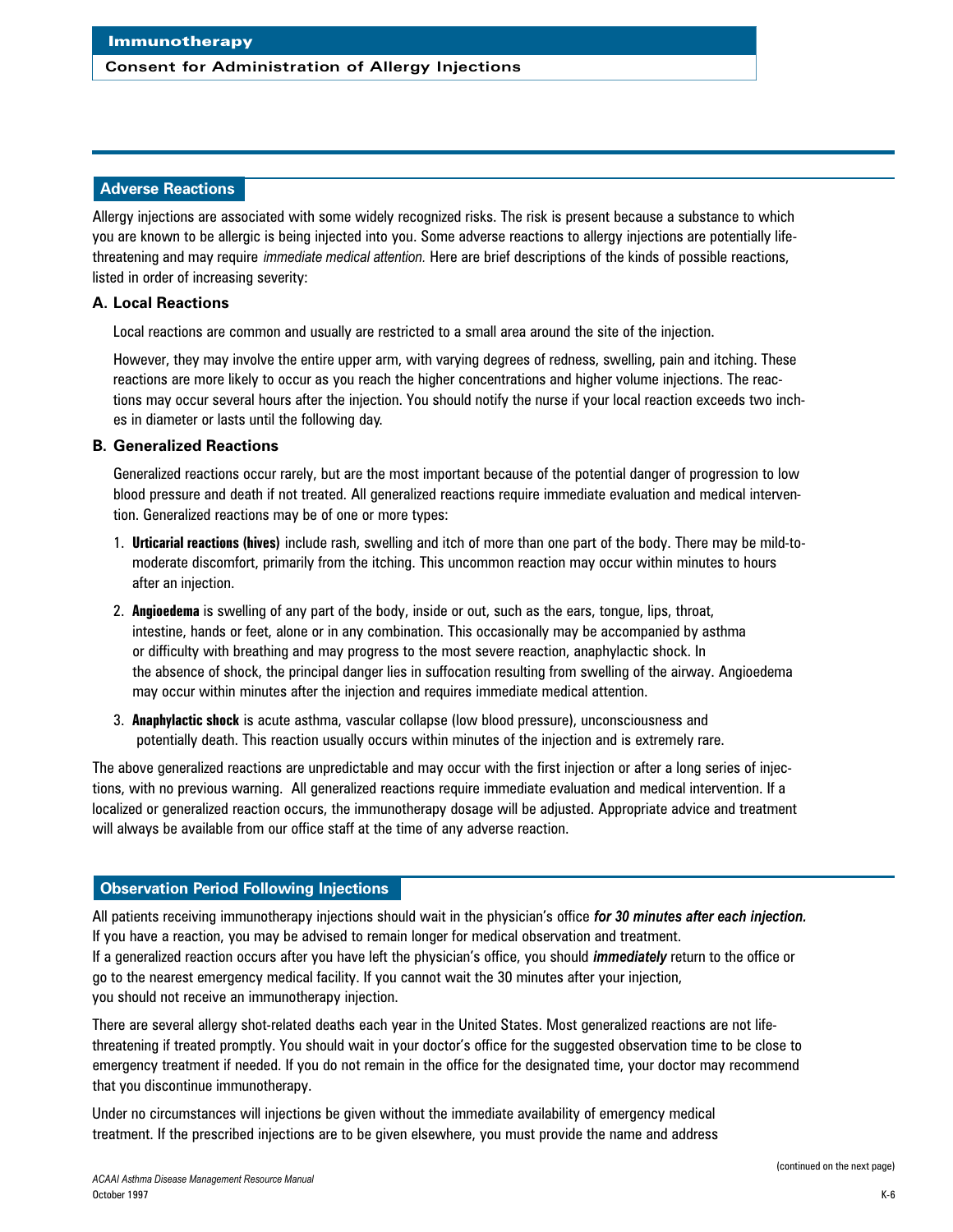#### **Consent for Administration of Allergy Injections**

of the physician who will assume the responsibility for your injections. You will be asked to complete the "*Request for Administration of Allergy Injections at an Outside Medical Facility.*"

# **Pregnancy**

*Females of child-bearing potential:* If you become pregnant while on immunotherapy, notify the office staff immediately so that the physician can determine an appropriate dosage schedule for the injections during pregnancy. Immunotherapy doses will *not* be advanced during pregnancy, but may be maintained at a constant level.

#### **New Medications**

Please notify the office staff if you start any new prescription medication, particularly medication for high blood pressure, migraine headaches or glaucoma. "Beta blocker" medications, often prescribed for heart diseases, are usually not allowed while on immunotherapy. Your injections may have to be discontinued if you take a beta blocker. Your physician will have to evaluate the risk/benefit in these circumstances.

If you have questions concerning anything in this consent for immunotherapy, please direct the questions to the nurses or to the physician. If you wish to begin immunotherapy, please sign the Authorization for Treatment (below).

# **Consent for Immunotherapy (Allergy Injections) Authorization for Treatment**

I have read the information in this consent form and understand it. The opportunity has been provided for me to ask questions regarding the potential risks of immunotherapy, and these questions have been answered to my satisfaction. I understand that every precaution consistent with the best medical practice will be carried out to protect me from adverse reactions to immunotherapy. I do hereby give consent for the patient designated below to be given immunotherapy (allergy injections) over an extended period of time and at specified intervals, as prescribed. I hereby give authorization and consent for treatment by  $M.D.,$  and staff, including authorization

and consent for treatment of any reactions that may occur as a result of an immunotherapy injection.

| Printed Name of Immunotherapy Patient | <b>Medical Record Number</b> |  |
|---------------------------------------|------------------------------|--|
| Patient Signature (or Legal Guardian) | Date Signed                  |  |
| <b>Witness</b>                        | Date Signed                  |  |

I certify that I have counseled this patient and/or authorized legal guardian concerning the information in this *Consent for Administration of Allergy Injections* and that it appears to me that the signee understands the nature, risks and benefits of the proposed treatment plan.

 $\blacksquare$  , M.D.  $\blacksquare$ 

Date Signed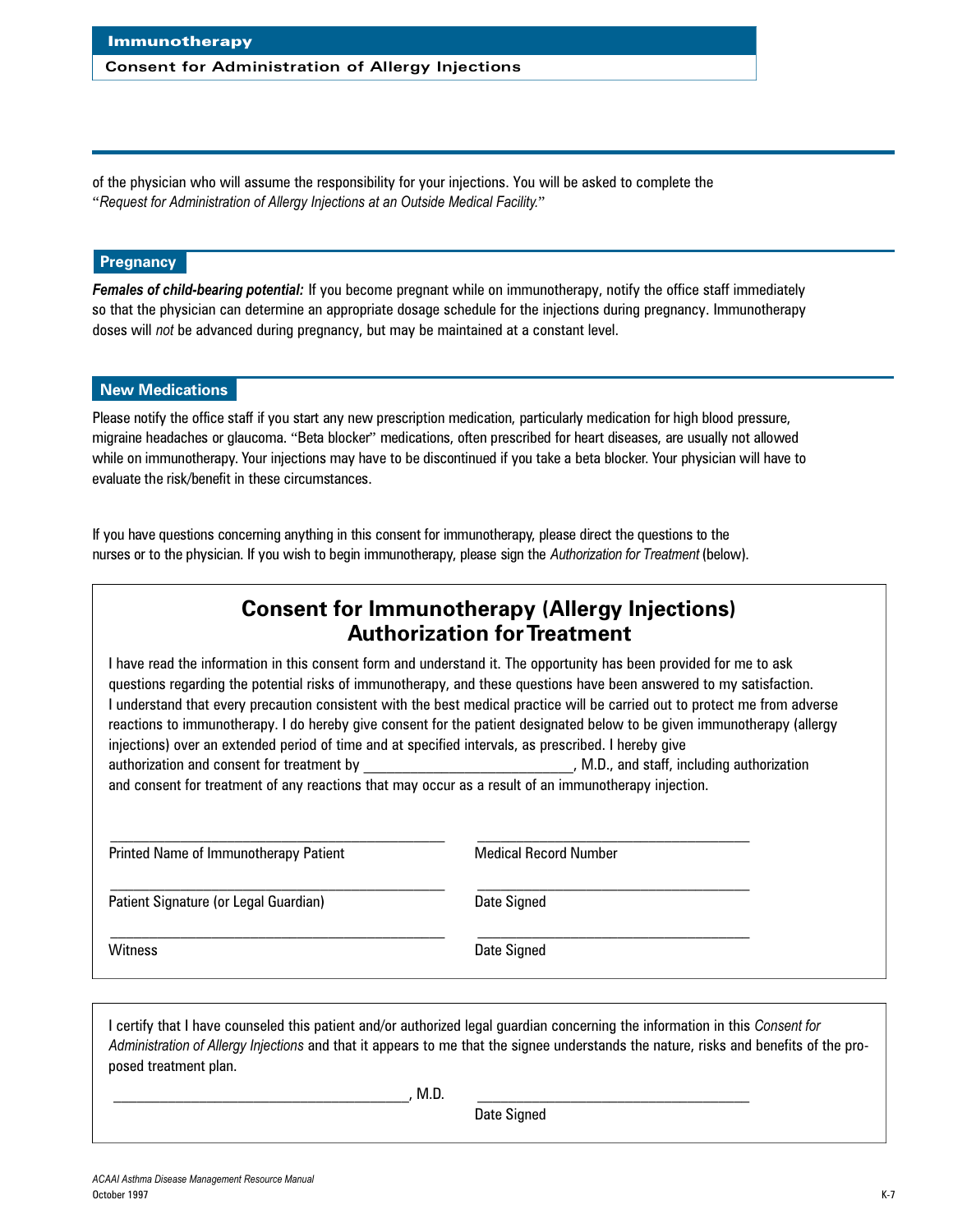**Request for Administration of Allergy Injections at an Outside Medical Facility**

Please complete this form if the allergy extract will be administered at a medical facility other than the office of the allergist-immunologist.

I have read and signed the *Consent for Administration of Allergy Injections*. However, I wish to have my injections administered at the medical facility designated below, and I request that my extract vial(s), along with instructions for administration of the injections, be forwarded to the medical facility designated below. It is my responsibility to make certain that the facility and its staff are willing and able to provide allergy immunotherapy, and able to recognize and treat immediate or delayed adverse reactions that may result from the immunotherapy. I agree that I will not attempt to administer my extract injections to myself nor will I permit anyone who is not a licensed physician, or under the supervision of a licensed physician, to administer the extract injections. I further agree to notify this office if I transfer my immunotherapy extract vial(s) to any medical facility other than the one designated below. I understand that I may call this office at any time if questions or problems develop, and that I also may return at any time to this office for continued administration of my injections.

| Printed Name of Immunotherapy Patient                                                                                       |                    |  |
|-----------------------------------------------------------------------------------------------------------------------------|--------------------|--|
| Patient Signature (or Legal Guardian)                                                                                       | <b>Date Signed</b> |  |
| Witness                                                                                                                     | Date Signed        |  |
| NAME, ADDRESS, AND PHONE NUMBER OF THE PHYSICIAN WHO WILL SUPERVISE THE<br><b>ADMINISTRATION OF THE ALLERGY INJECTIONS:</b> |                    |  |
|                                                                                                                             |                    |  |
|                                                                                                                             |                    |  |
|                                                                                                                             |                    |  |
| Approved:                                                                                                                   |                    |  |
|                                                                                                                             | , M.D.             |  |
|                                                                                                                             | Date Signed        |  |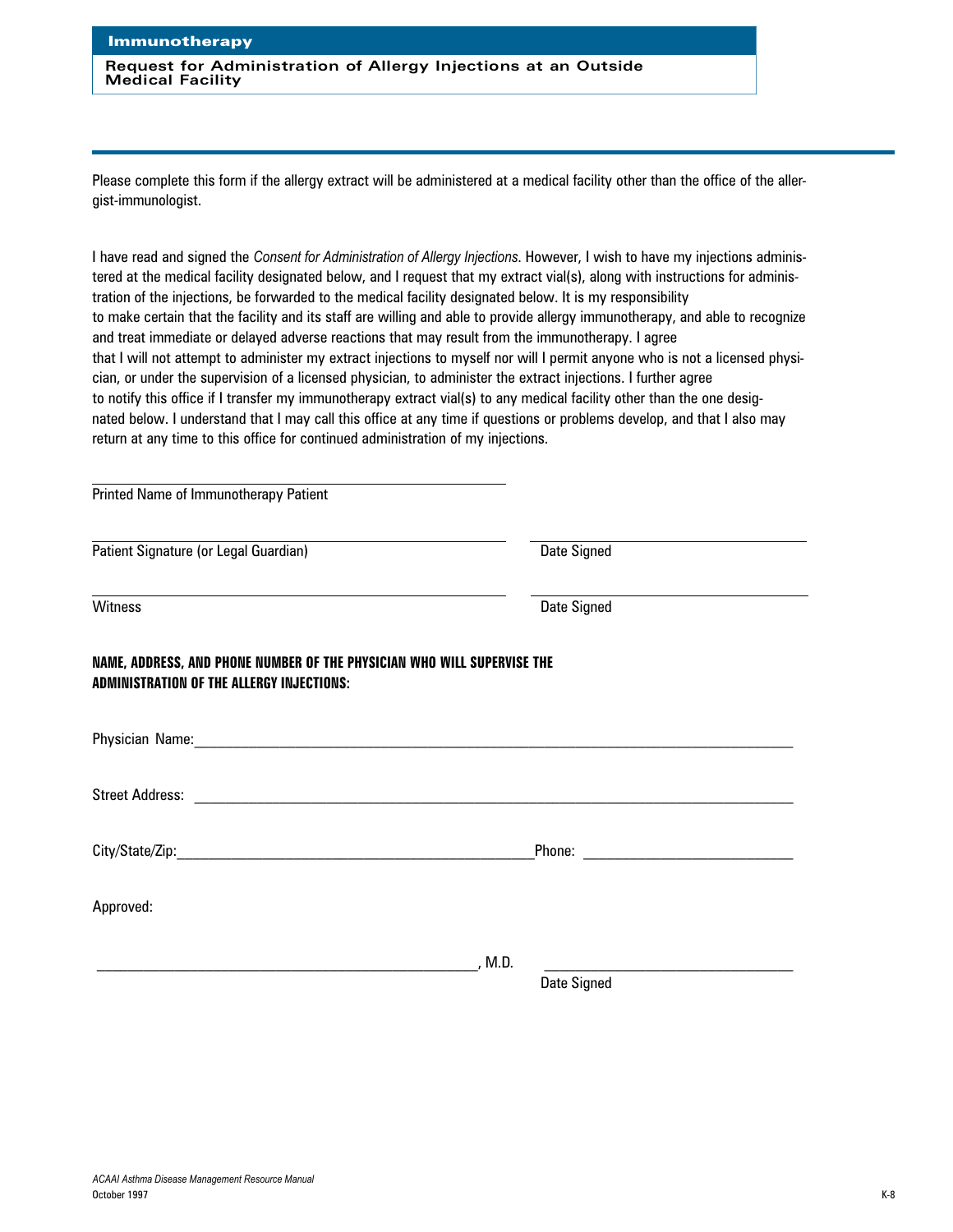#### **General Instructions for Giving Allergy Injections**

### **Administration of Injections**

- 1. Use a disposable allergy or tuberculin syringe with a 26-gauge or 27-gauge needle.
- 2. Observe sterile technique: follow appropriate OSHA guidelines.
- 3. Check vial for correct patient identification and dilution; shake vial before dose is withdrawn.
- 4. Ask the patient if there were any problems with the previous injection, then select dose accordingly.
- 5. Give injection subcutaneously (fatty tissue) in the back portion of the upper arm, four to six inches above the elbow.
- 6. After inserting the needle, gently aspirate for three seconds. If blood appears, discard the dose, draw a new dose, and select another site for the new injection. If no blood appears, proceed with the injection.
- 7. After the injection, have the patient apply pressure with a sterile gauze pad over the injection site for 60 seconds.
- 8. Alternate arms each time an injection is given.

# **Precautions**

- 1. NEVER give an allergy injection unless AQUEOUS 1:1000 EPINEPHRINE and an extra syringe are readily available, along with other medications and equipment for treating systemic anaphylaxis. A PHYSICIAN MUST BE IMMEDIATELY AVAILABLE AT ALL TIMES WHEN INJECTIONS ARE GIVEN. THE ATTENDING PHYSICIAN SHOULD DIRECT RESUSCITATIVE MEASURES.
- 2. Do not give the injection if the patient is having acute wheezing, acute or severe allergy symptoms, or fever  $>99.5$  degrees.
- 3. In patients with asthma, a pre-injection peak flow meter reading should be at least 80% of the patient's "personal best" reading.
- 4. The patient should not engage in vigorous exercise for one hour before and two hours after an allergy injection.
- 5. Do *not* administer allergy injections to a patient who is on a beta blocker medication unless a special exception has been made by the allergist-immunologist prescribing the allergy extract.
- 6. Notify our office if the patient becomes pregnant.
- 7. Keep antigen vials refrigerated, but not frozen.
- 8. *ALL PATIENTS SHOULD BE OBSERVED FOR 20 TO 30 MINUTES AFTER EACH INJECTION*.

# **If the Patient Has Missed an Injection**

If the interval since the last injection is 15 to 21 days, repeat the last dose. If the interval since the last injection is 22 to 28 days, reduce the dose by 1/3 volume. If the interval since the last injection is 29 to 35 days, reduce the dose by 1/2 volume. If the interval is more than 35 days (five weeks), DO NOT TREAT. Call our office for further instructions.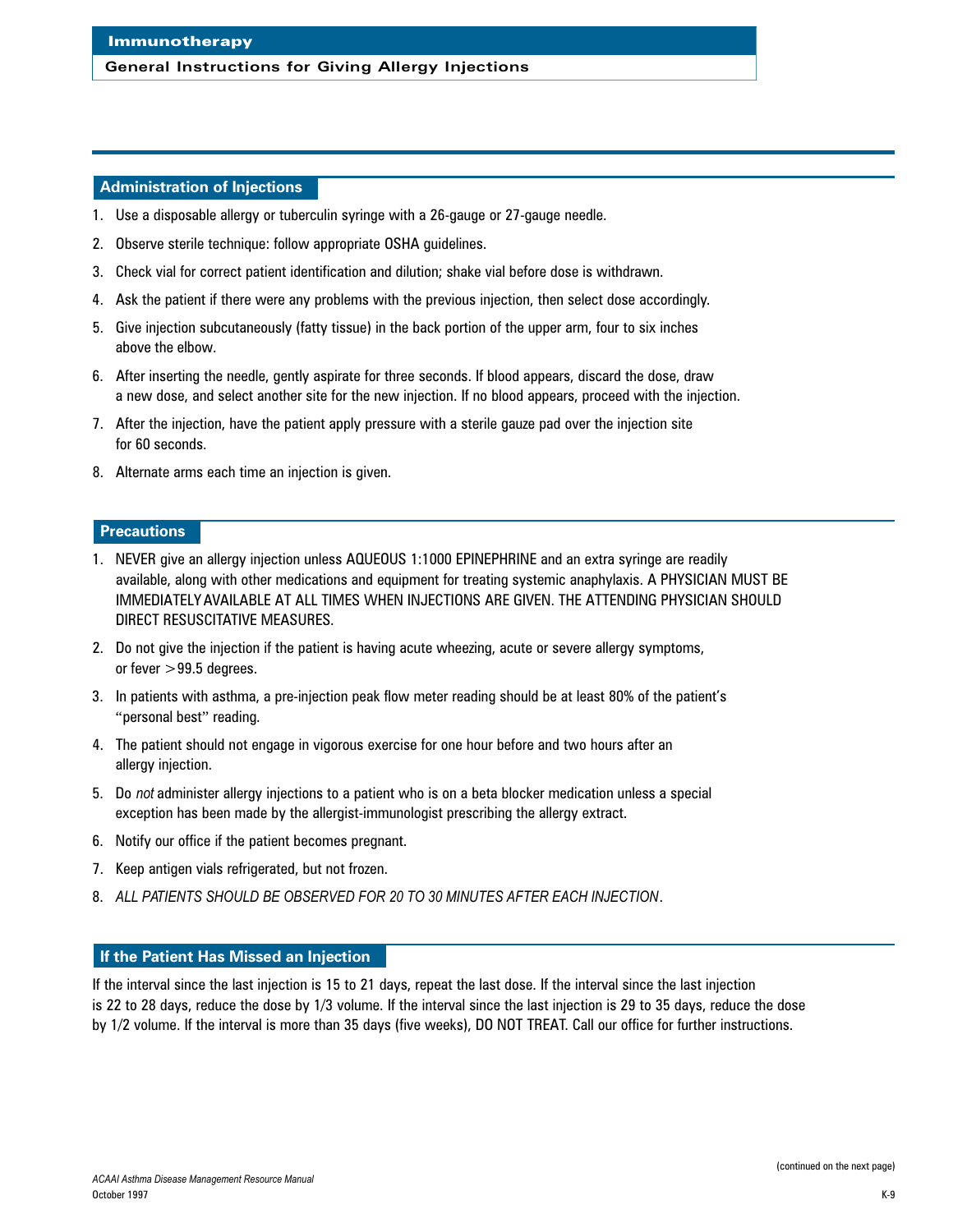#### **Reactions to Allergy Injections**

#### **1. LOCAL REACTIONS**

Treatment: Applying an ice pack to the injection site will usually relieve discomfort. An oral antihistamine also is indicated. An analgesic such as acetaminophen may be used.

#### Next Dose: **Reaction: Response:**

- 
- 
- (c) Induration between 25-50 mm (1-2") (c) Repeat last dose
- 
- (e) Delayed reaction  $>50$  mm (for longer  $\qquad$  (e) 'dose by at least 0.10 cc than 24 hours)
- (f) Repeated local reactions >50 mm (f) Have patient return to our office

- (a) No reaction (a) 'dose according to schedule
- (b) Induration  $\langle 25 \text{ mm} (1) \rangle$  (b)  $\langle \text{dose according to schedule}$ 
	-
- (d) Induration  $>50$  mm (2") (d)  $\dot{\theta}$  (d)  $\dot{\theta}$  dose by at least 0.10 cc
	-
	-

#### **2. SYSTEMIC REACTIONS**

There is always the possibility of an allergic systemic reaction to one of the injections, even though the same dose may have been previously well tolerated. Anaphylactic symptoms may include itching (nose, throat, eyes, skin, palms of hands, soles of feet, etc.), sneezing, coughing, nasal congestion/drainage, throat tightness, wheezing, asthma or generalized hives. Rarely, hypotension and cardio-respiratory arrest may occur.

Treatment: At the first sign of any systemic reaction, give *at once* 0.25 cc of 1:1000 aqueous epinephrine in the opposite arm. Depending on the severity of the reaction and whether or not symptoms are interrupted, this dose may be repeated twice at 5-10 minute intervals. The dose should be adjusted by weight for young children. A tourniquet applied above the injection site will help slow absorption of the allergen. Every three minutes, the tourniquet should be loosened. A short-acting antihistamine should be given by mouth. An antihistamine can be given by injection for more severe reactions. Further emergency procedures should be at the discretion of the attending physician.

Next Dose: IF ANY SYSTEMIC REACTION HAS OCCURRED, HAVE THE PATIENT RETURN TO OUR OFFICE FOR FURTHER INSTRUCTIONS PRIOR TO GIVING ANY MORE ALLERGY INJECTIONS.

If you have any questions, do not hesitate to call our office.